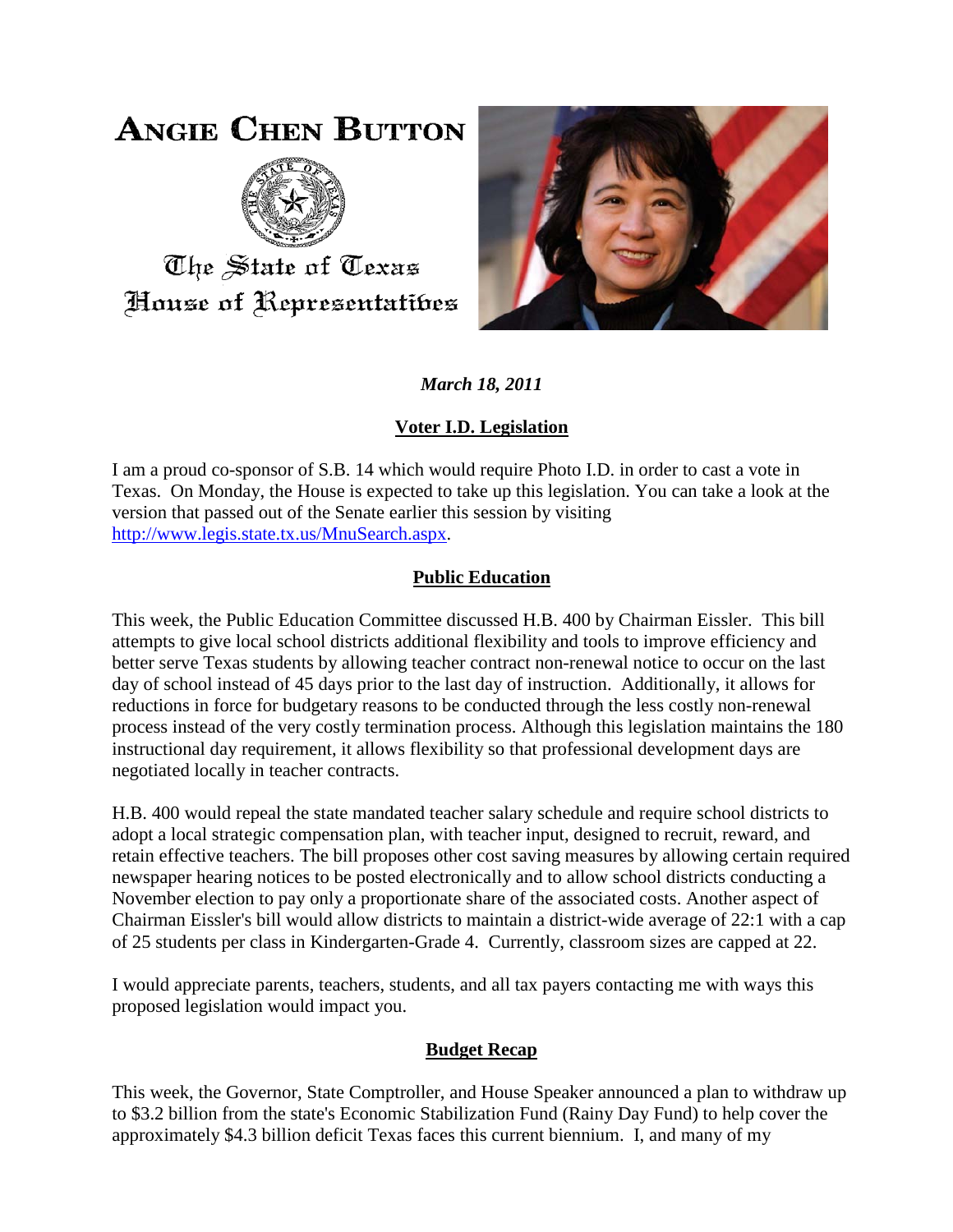colleagues, have been working around the clock to identify cuts that we can make now to close as much of the gap as possible. We have already identified ways to reduce spending for the remaining biennium by approximately \$1 billion. As of now, the state basically has to come up with an additional \$3.2 billion before August 31, 2011.

For those of you who are not familiar with the Rainy Day Fund, in 1988 voters approved its creation by amending the Texas Constitution. Severance tax revenue from natural gas and oil production, as well as surpluses in general revenue, supply the fund. According to the Texas Constitution, this money may be used to "prevent or eliminate a temporary cash deficiency in general revenue." Many believe that is exactly what we are facing now. If the fund is to be used it will have to be approved by two-thirds of the members of the Texas House. This happened in 2003, as well as in 2005, when the Legislature passed and the governor signed bills that authorized spending billions from the fund.

In August, Texas will owe nearly \$3 billion in state employee salaries and payments for Medicaidtype assistance, and \$1.5 billion to the Foundation School Program, which is the main program for funding local schools. Although we are working to get as close as possible, no amount of budget cuts will generate this much money in five months without major negative long-term impacts. Either we access part of the \$9.4 billion in already-collected revenue that is in the Rainy Day Fund, or we do not pay our bills on time.

This year's budget deficit was the result of an economic downturn in which the state did not generate as much revenue as expected. As a result, we do not have enough money to pay the bills that will be due in August. However, this is NOT the case for the \$13 billion shortfall projected over the next two years. I do not believe we should deplete the Rainy Day Fund just to keep spending as the state has in the past. Balancing the budget for the next biennium should be achieved by reducing spending. These are your tax dollars. I would love to hear from you on how you would like them spent.

### **Friendly Faces from Home**